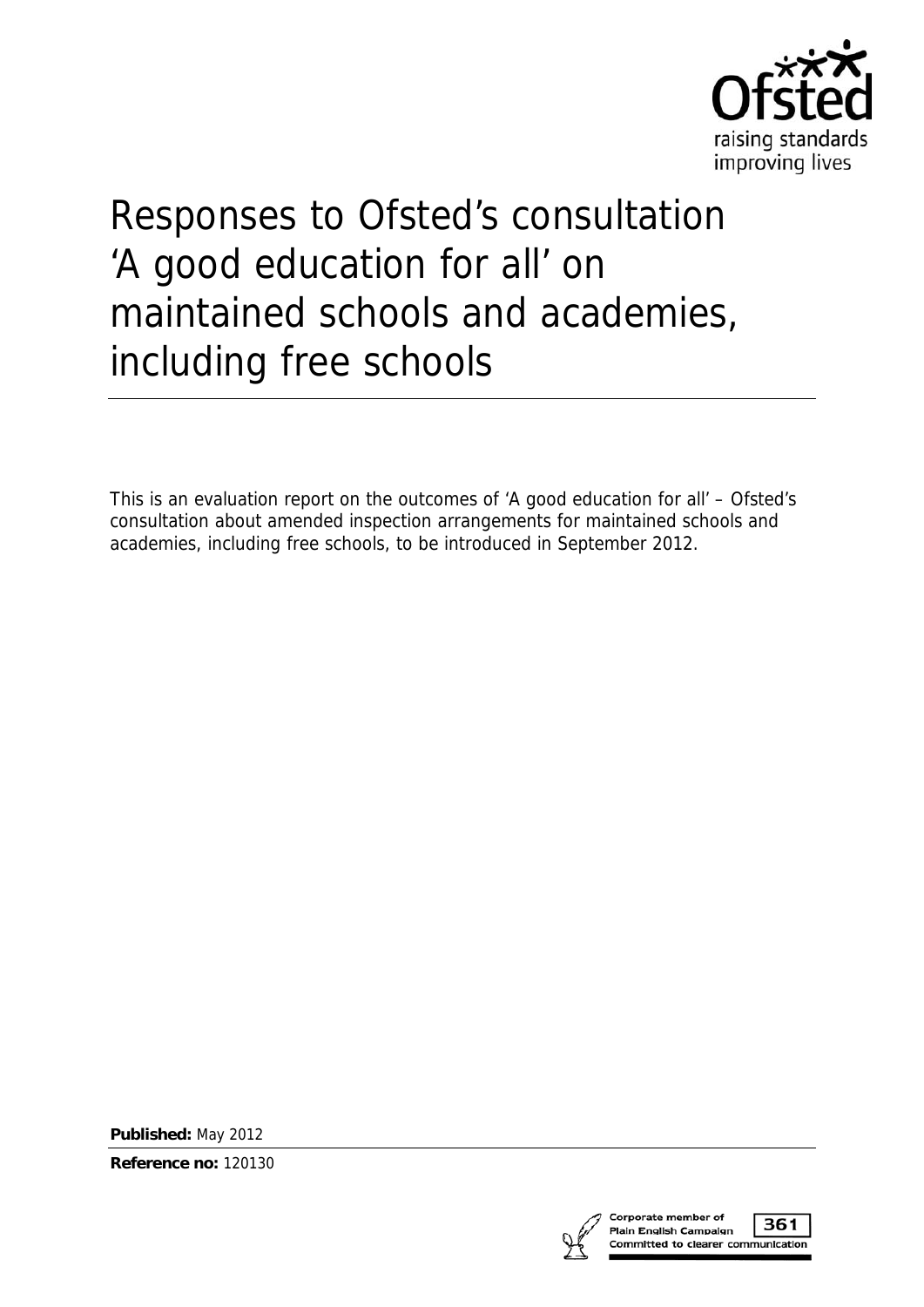The Office for Standards in Education, Children's Services and Skills (Ofsted) regulates and inspects to achieve excellence in the care of children and young people, and in education and skills for learners of all ages. It regulates and inspects childcare and children's social care, and inspects the Children and Family Court Advisory Support Service (Cafcass), schools, colleges, initial teacher training, work-based learning and skills training, adult and community learning, and education and training in prisons and other secure establishments. It assesses council children's services, and inspects services for looked after children, safeguarding and child protection.

If you would like a copy of this document in a different format, such as large print or Braille, please telephone 0300 123 1231, or email enquiries@ofsted.gov.uk.

You may reuse this information (not including logos) free of charge in any format or medium, under the terms of the Open Government Licence. To view this licence, visit www.nationalarchives.gov.uk/doc/open-government-licence/, write to the Information Policy Team, The National Archives, Kew, London TW9 4DU, or email: psi@nationalarchives.gsi.gov.uk.

This publication is available at www.ofsted.gov.uk/resources/120130.

To receive regular email alerts about new publications, including survey reports and school inspection reports, please visit our website and go to 'Subscribe'.

Piccadilly Gate Store Street **Manchester** M1 2WD

T: 0300 123 1231 Textphone: 0161 618 8524 E: enquiries@ofsted.gov.uk W: www.ofsted.gov.uk

No. 120130 © Crown copyright 2012

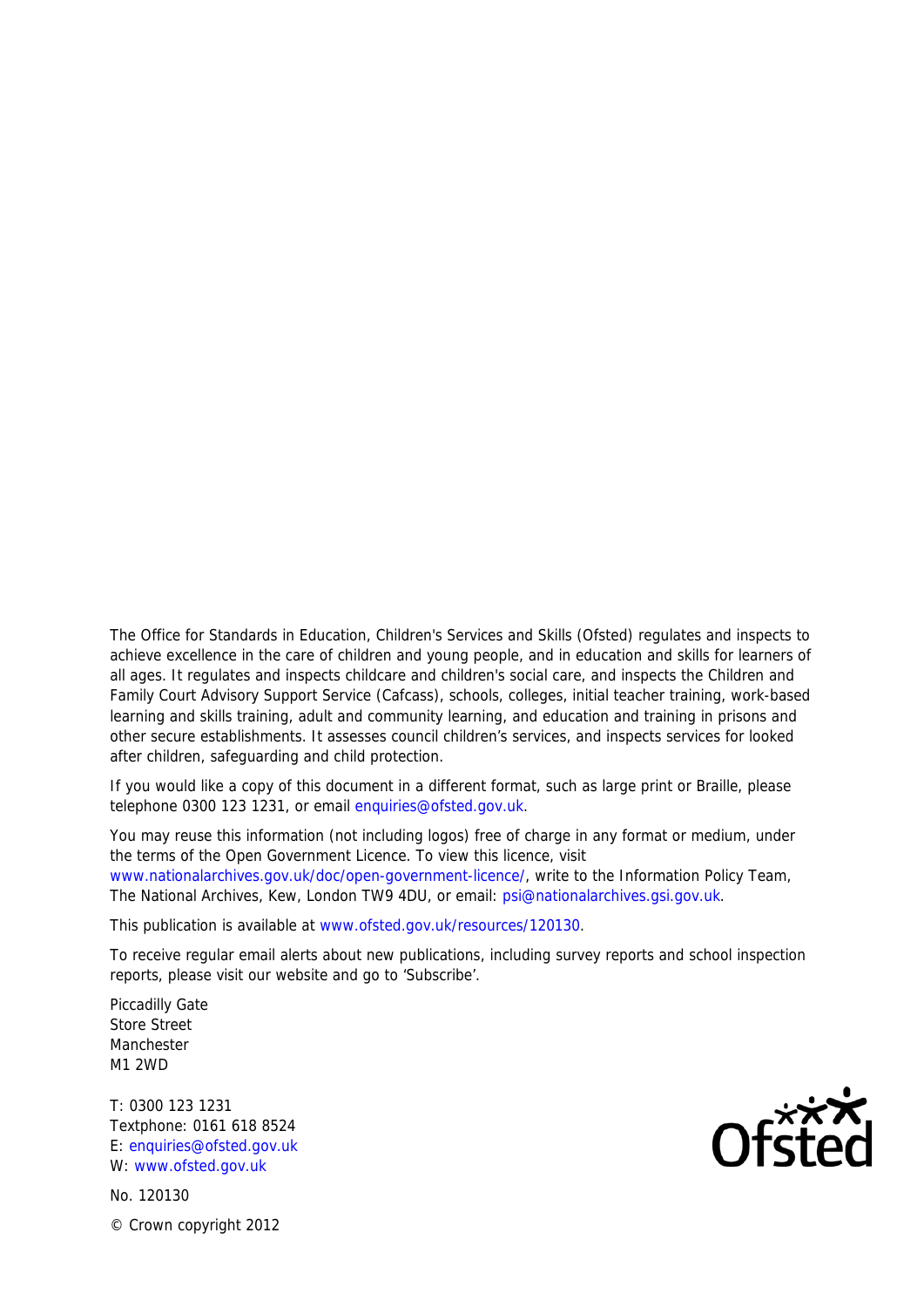# **Contents**

| <b>Introduction</b>                      | 4  |
|------------------------------------------|----|
| <b>Executive summary</b>                 | 4  |
| <b>Key findings</b>                      | 6  |
| Detailed findings and Ofsted's responses | 8  |
| <b>Conclusion</b>                        | 17 |
| <b>Annex A: Survey methodology</b>       | 18 |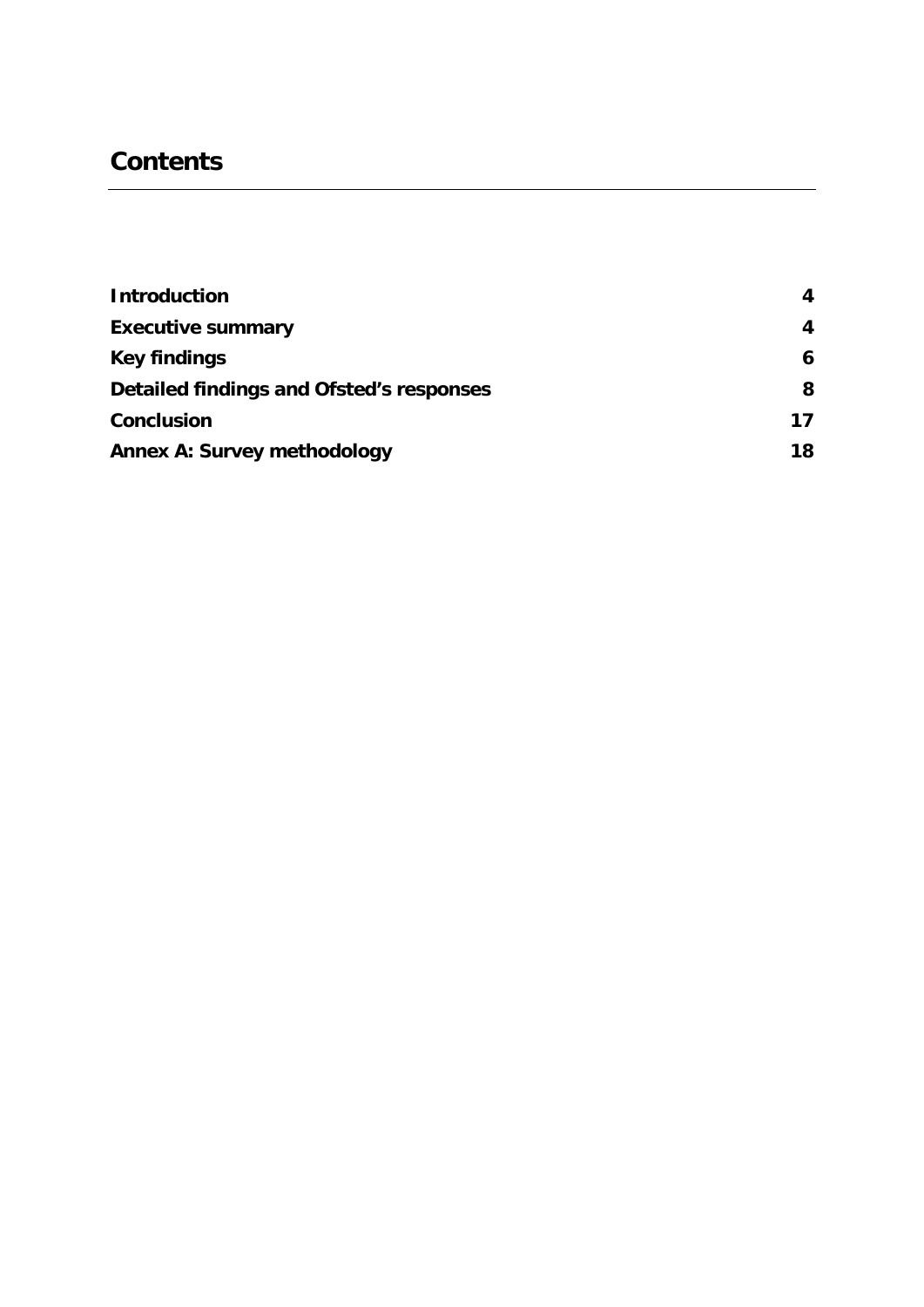

# **Introduction**

- 1. This evaluation report summarises the responses to Ofsted's consultation on its proposals for maintained school and academy inspections from September 2012.
- 2. Ofsted consulted widely on these proposals through a variety of channels. These included a 12-week online consultation; an online survey of parents with children under 19; a survey of the Ofsted Parent Panel; an Omnibus youth survey of learners; parents' focus groups; headteachers' consultative groups representing schools across England; and meetings with key groups including professional associations, teachers' unions and the Association of Directors of Children's Services.
- 3. Quantitative data were gathered through a range of approaches and resulted in the following level of responses:
	- 4,641 online consultation responses
	- 836 responses gathered through the omnibus youth survey (YouthSight or Learner Panel)
	- 596 responses gathered through the TNS online survey of parents and the Ofsted standing parents' panel.
- 4. Qualitative data were gathered through focus groups, consultative groups chaired by HMCI, Ofsted directors and senior Ofsted staff, and existing standing groups established by Ofsted with parents, headteachers, teachers, and other stakeholders.

# **Executive summary**

- 5. The following inspection proposals will be implemented from September 2012. Ofsted will:
	- require 'outstanding' schools to have 'outstanding' teaching From September 2012, schools must have outstanding teaching to be judged outstanding. This will not be applied retrospectively. It does not mean that every lesson seen during an inspection needs to be outstanding. It does, however, mean that over time teaching is enabling almost all pupils to make rapid and sustained progress.
	- **define an acceptable standard of education as being 'good'** All schools can, and should, be 'good' or better, whatever their circumstances. Our grade descriptors will be clear that a school can be 'good' where pupils' attainment is below average but they are making good progress. We will pay particular attention to how schools are using the pupil premium to improve pupils' achievement.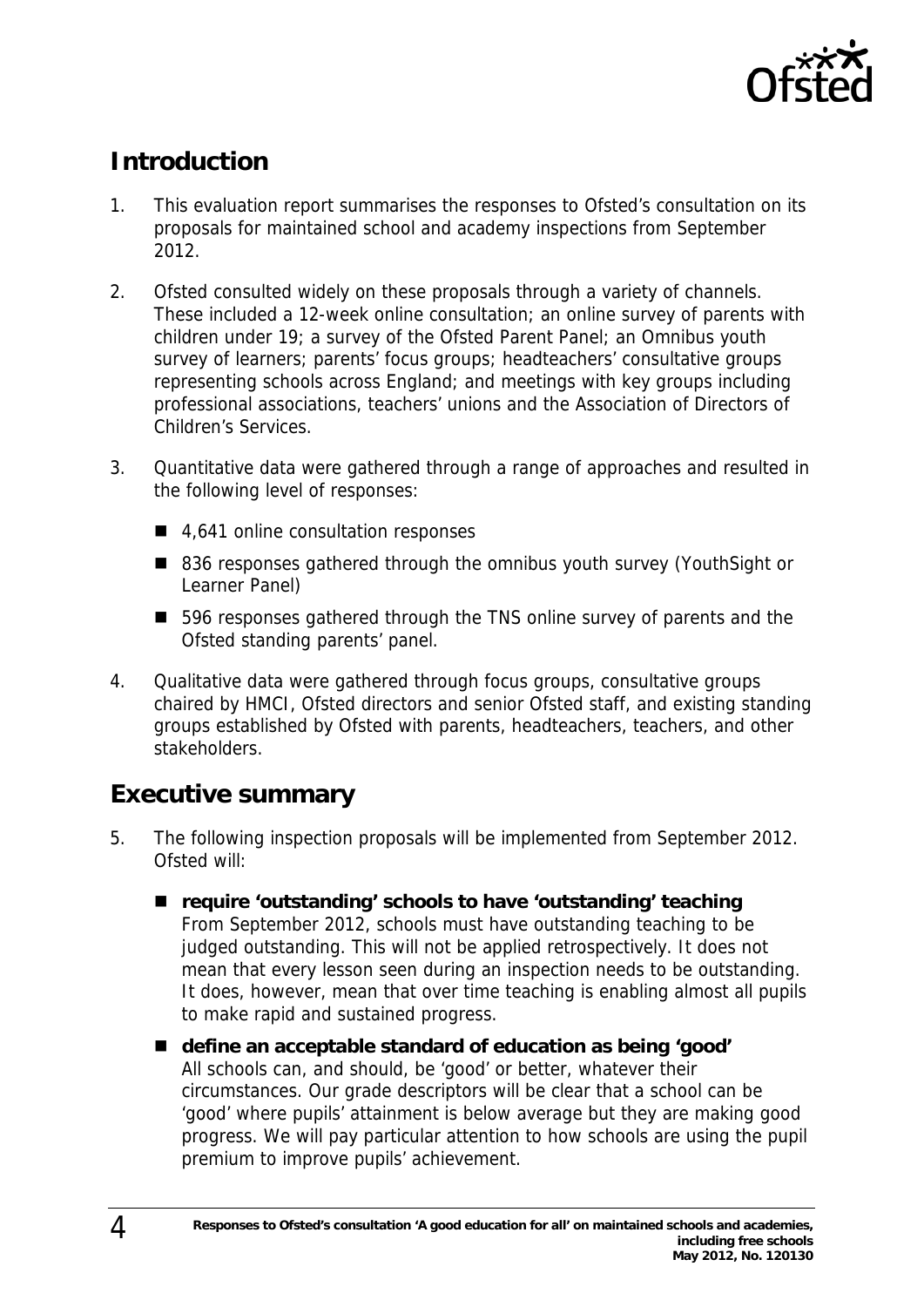

■ replace the current 'satisfactory' judgement with 'requires **improvement' where schools are not inadequate but are not yet providing a good standard of education**

Inspection reports will be clear about why these schools are not yet good, what these schools need to do to improve, and their strengths.

- **replace the 'notice to improve' category with 'serious weaknesses'** Schools which are inadequate overall and require *significant* improvement but where leadership and management are not inadequate are likely to have 'serious weaknesses'.
- introduce earlier full re-inspection of schools judged as 'requires **improvement'**

We will monitor schools that are not yet good to help them to improve as fast as possible. We will re-inspect schools judged as 'requires improvement' within a maximum period of two years and earlier if required. The timing of the inspection will reflect the individual school's circumstances and will be informed by what inspectors find at the monitoring visits.

■ usually limit the number of times schools can be deemed to **'require improvement' to two consecutive inspections before they are judged 'inadequate' and deemed to require 'special measures'** Schools which have been judged to require improvement will be subject to regular monitoring. A school judged to require improvement will have a full section 5 re-inspection within a maximum period of two years. If at that inspection it is still judged to require improvement, there will be further monitoring, and another full section 5 inspection will take place within a further two years. If at this inspection it is still not 'good', it is highly likely that it will be judged inadequate and deemed to require special measures. This will be because the school is not providing an acceptable standard of education, and the persons responsible for leading, managing or governing the school are not demonstrating the capacity to secure the necessary improvement. However, there may be exceptions to this. For example, if there is now a clear, sustained, upward trend, but the school is not yet good in all areas, inspectors may not judge the school to require 'special measures'.

#### ■ shorten the notice we give of an inspection

We will reduce notice periods in order to see schools as they really are. We reserve the right to inspect without notice, but inspectors will normally contact the school by telephone during the afternoon of the working day prior to the start of the inspection. This will allow the school to make practical arrangements, including informing parents that an inspection is to take place, so they can feed back their views to Ofsted using the 'Parent View' facility on our website. We will continue to keep the notice period under review in the light of the strong support parents gave to completely unannounced inspections.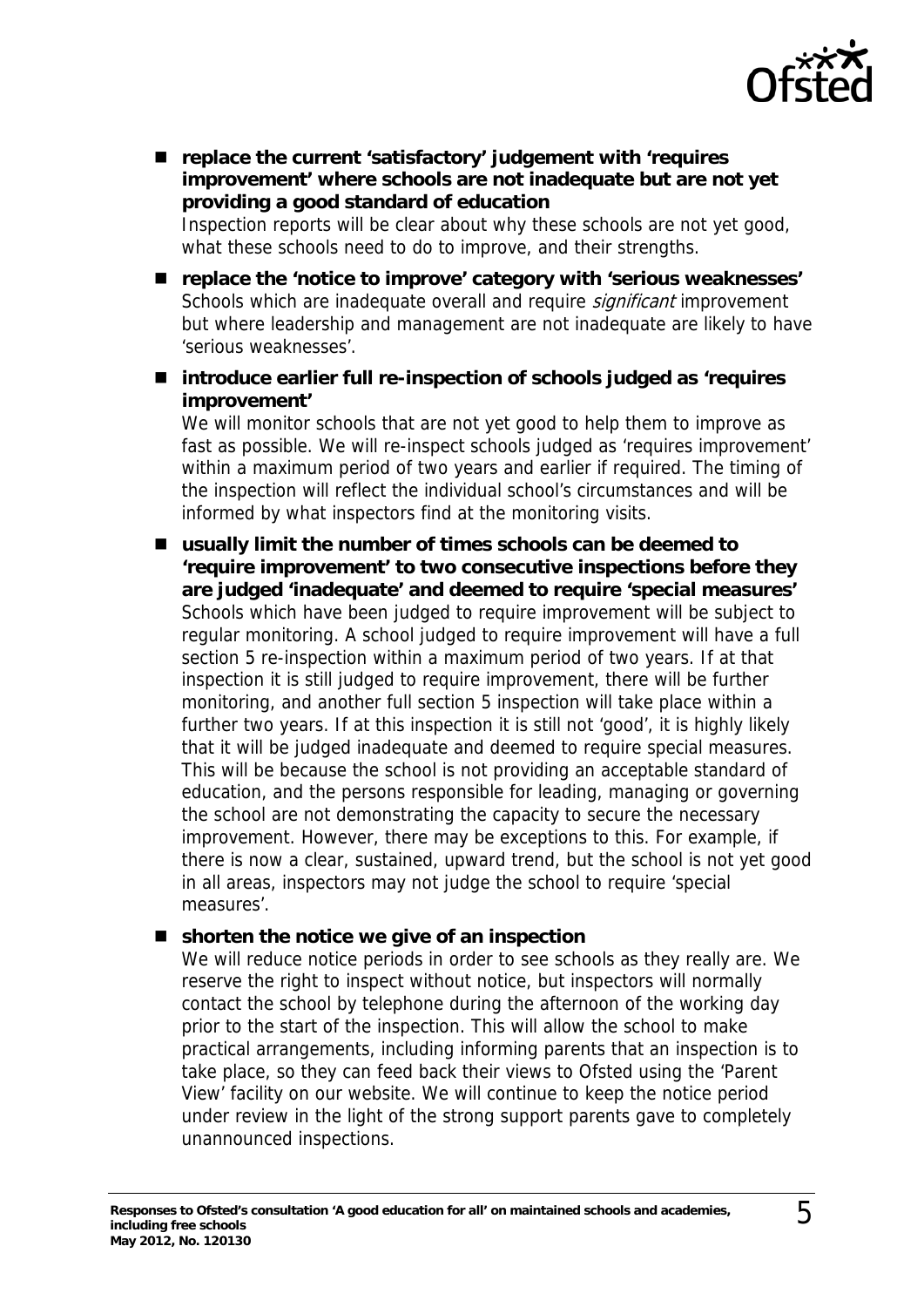

■ request that schools provide anonymised information of the **outcomes of the most recent performance management of all teachers**

Good teaching, and the leadership and management of teaching, are central to schools' success. Inspectors will evaluate the robustness of performance management arrangements, and consider whether there is a correlation between the quality of teaching in a school and the salary progression of the school's teachers. We will take the necessary steps to ensure that no individual teacher is identified so that confidential information is not revealed.

6. We will continue to focus on four key aspects of a school's work: achievement; teaching; behaviour and safety; and leadership and management. We will grade on a four-point scale: outstanding (grade 1), good (grade 2), requires improvement (grade 3) and inadequate – serious weaknesses or special measures (grade 4).

# **Key findings**

- The consultation overall revealed a variance between the views of parents/carers and pupils/students and those of headteachers and teachers. Parents and pupils were in favour of all the proposals, whereas headteachers and teachers who responded online did not agree with all of them.
- $\blacksquare$  Those headteachers who met face to face with Ofsted through focus groups, consultative meetings and conferences were able to discuss the proposals in greater detail. An emerging theme from these discussions was that headteachers did not disagree with the principles underlying the proposals, but had doubts about the implementation of some aspects of the proposals, such as the introduction of unannounced inspections. The response from governors was positive for many of the proposals.
- Geta of Ofsted has a duty under section 117 of the Education and Inspections Act 2006<sup>1</sup> to have due regard to the views expressed by users about activities falling within the Chief Inspector's remit, who in this case are parents and pupils. Consequently, in shaping the arrangements for inspection from September 2012, Ofsted has given particular regard to the views of parents/carers and pupils/students. At the same time, Ofsted has a general duty to consider carefully all the representations put forward by a range of different respondents. We have listened and carefully considered what people have said.
- $\Box$  Our first proposal that outstanding schools should have outstanding teaching received strong support, with nearly two thirds of respondents agreeing.

-

<sup>&</sup>lt;sup>1</sup> Education and Inspections Act 2006: http://www.legislation.gov.uk/ukpga/2006/40/contents.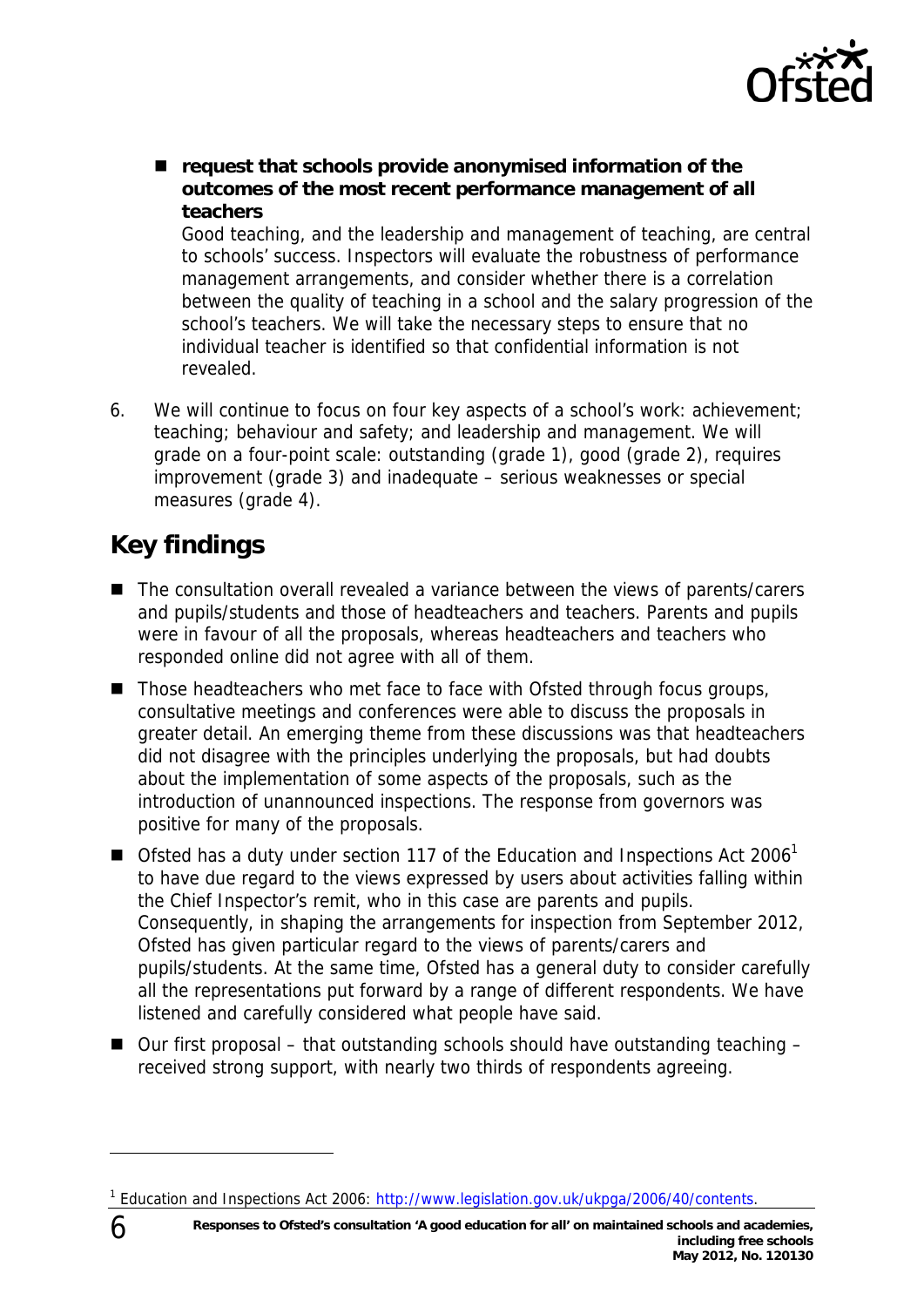

- Half of all respondents, a large majority of pupils and a majority of parents were in agreement with our second proposal – that the acceptable standard of education should be set at 'good'.
- The large majority of pupils and the majority of parents agreed with our third proposal – that a single grade of 'requires improvement' should replace the 'satisfactory' grade and the 'notice to improve' category. Overall, headteachers and teachers who responded to the online consultation disagreed with the proposal, although those we spoke to in focus groups were generally much more positive.
- Pupils and parents supported overwhelmingly the fourth proposal early reinspection of schools placed in the 'requires improvement' category. Almost two thirds of school governors felt this to be the appropriate approach. However, around half of the headteachers and teachers who responded online disagreed. Their comments reflected a concern that some schools judged to 'require improvement' may have insufficient time to improve before being inspected again. There were also concerns that those schools judged satisfactory were being judged 'retrospectively' under a different set of inspection arrangements that were not in place when their inspection was undertaken.
- Our fifth proposal was that we would deem a 'requires improvement' school to need special measures if it is not judged 'good' by the time of its second consecutive inspection. This was met with strong approval by parents and pupils. It was also supported by the majority of school governors. The proposal was not favoured by the majority of headteachers and teachers who responded online.
- There was strong support from parents/carers and pupils/students for the sixth proposal – to introduce unannounced inspections. However, headteachers disagreed overall with the proposal and commented that they wanted to ensure that they could liaise effectively with the inspection team from the outset of the inspection. They expressed concern that unannounced inspections could take place when they were out of school.
- $\blacksquare$  The final proposal that schools should provide inspectors with an anonymised summary of the outcomes of the most recent performance management of all teachers – was received positively by many parents/carers and the majority of pupils/students. Two thirds of headteachers who responded to the online consultation were not in favour.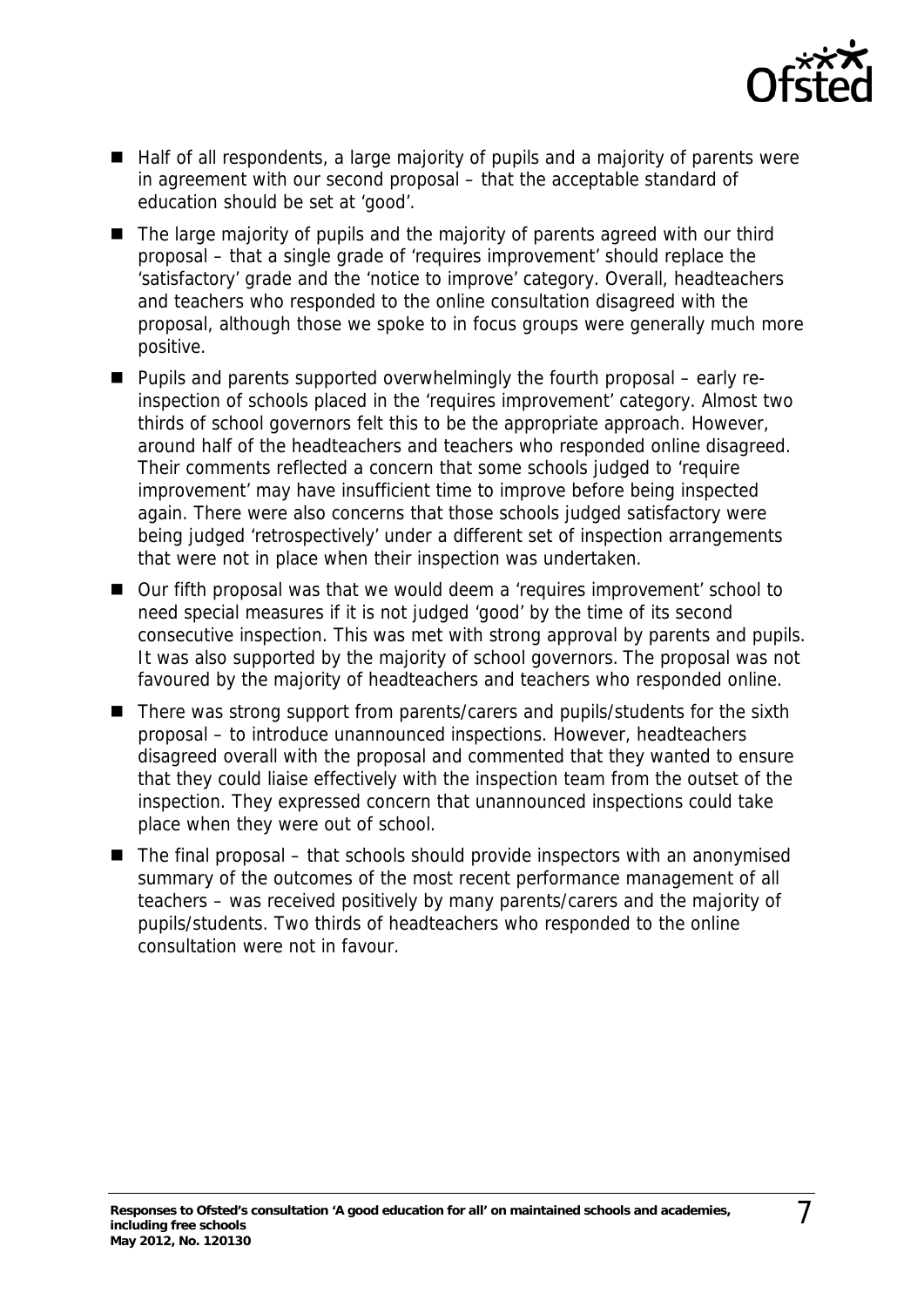

# **Detailed findings and Ofsted's responses**

## **Proposal 1: To be 'outstanding' schools should have 'outstanding' teaching**

- 7. Nearly two thirds of respondents overall supported this proposal. This included almost four fifths of parents who responded online and through the consultative panels. In addition, well over two thirds of governors and half of all headteachers who responded to the online consultation were in favour. Headteachers who spoke with us in meetings were generally positive about this proposal. The very large majority of pupils/students either strongly agreed or agreed with this approach.
- 8. Some concerns were expressed that it would be difficult for a teacher to demonstrate all the characteristics of outstanding teaching during a short lesson observation. Headteachers questioned whether teachers could realistically be expected to teach outstanding lessons on every occasion in order for teaching to be judged outstanding. They also queried whether a particular proportion of lessons observed during an inspection would lead to the judgement on teaching.



#### Response to proposal one

- 9. We intend to implement this proposal in full as we believe that consistently high quality teaching drives up pupils' achievement. This does not mean that every lesson seen during an inspection needs to be outstanding. It does, however, mean that, over time, teaching is enabling almost all pupils to make rapid and sustained progress.
- 10. In order to address the concerns put forward by teaching staff, we will review our existing guidance for inspectors on judging the quality of teaching in order to make clear that:
	- teaching is judged by its impact on pupils' learning and progress over time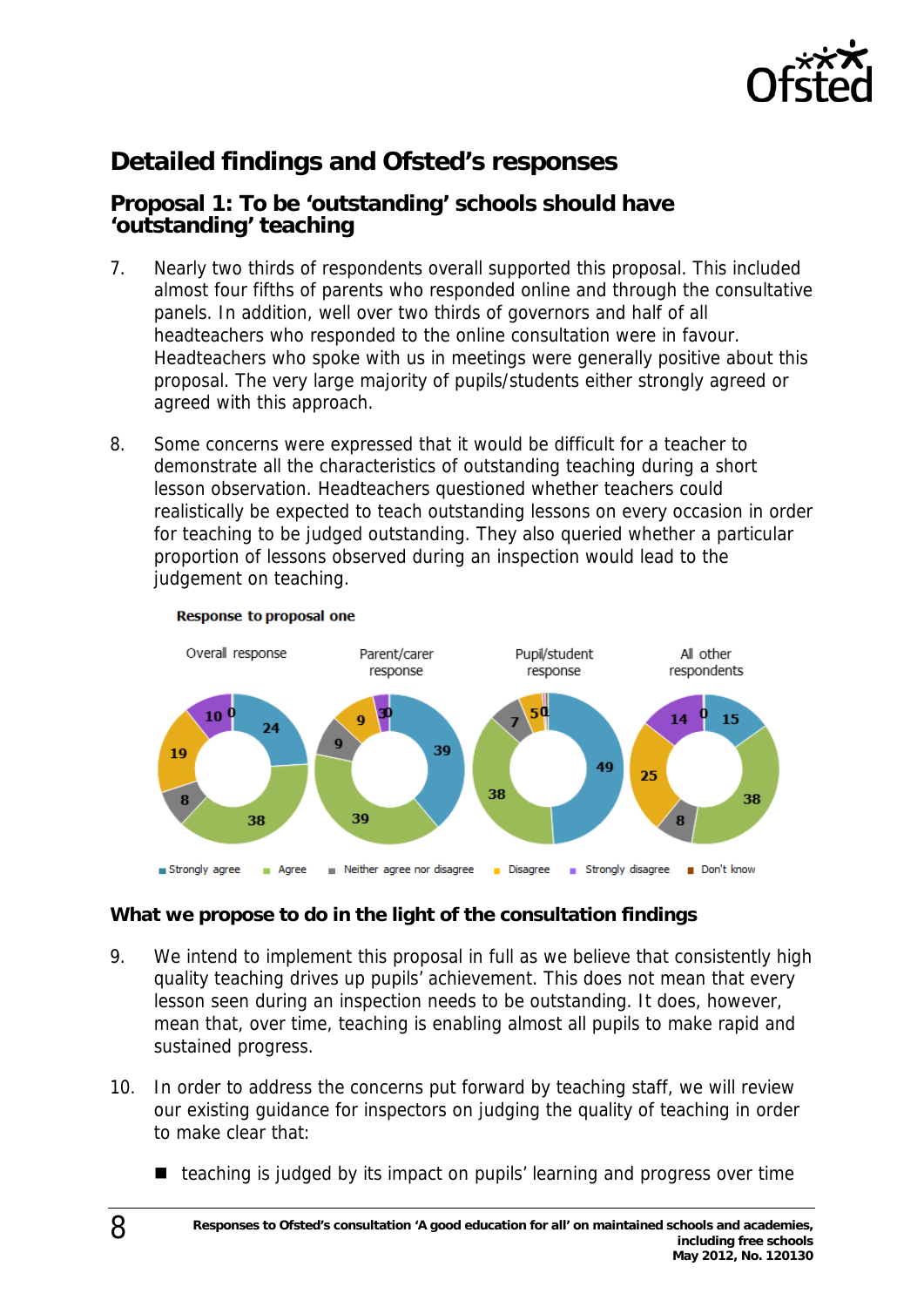

- inspectors will not look for a 'preferred' teaching methodology
- $\blacksquare$  in any single observation an inspector will not expect to see every characteristic of outstanding teaching.

## **Proposal 2: Defining an acceptable standard of education as being 'good'**

- 11. Half of all respondents were in agreement that the acceptable standard of education should be 'good'. There was overall agreement from well over two thirds of pupils/students and nearly two thirds of governors. However, the response from headteachers was less positive. Some respondents asked for further clarification and Ofsted was able to explain the proposal in more detail to groups of headteachers in face-to-face meetings.
- 12. Headteachers were concerned about how inspectors would define 'good', particularly in relation to achievement. Central to this concern was the notion that, if judgements are based on norm-referenced performance data, schools with below average performance data could never be judged 'good' or better.



- 13. We believe this proposal remains central to our drive to help ensure that all schools are good schools, and that it will empower leaders and teachers to make improvements. We will implement this proposal in full.
- 14. We have noted the concerns expressed and will publish amended guidance for inspectors and schools. We will ensure that, when inspectors make the crucial judgement about achievement, they continue to take account of the learning and progress of pupils currently in the school and the progress and attainment of pupils in the past three years. As now, no single indicator will determine the judgement.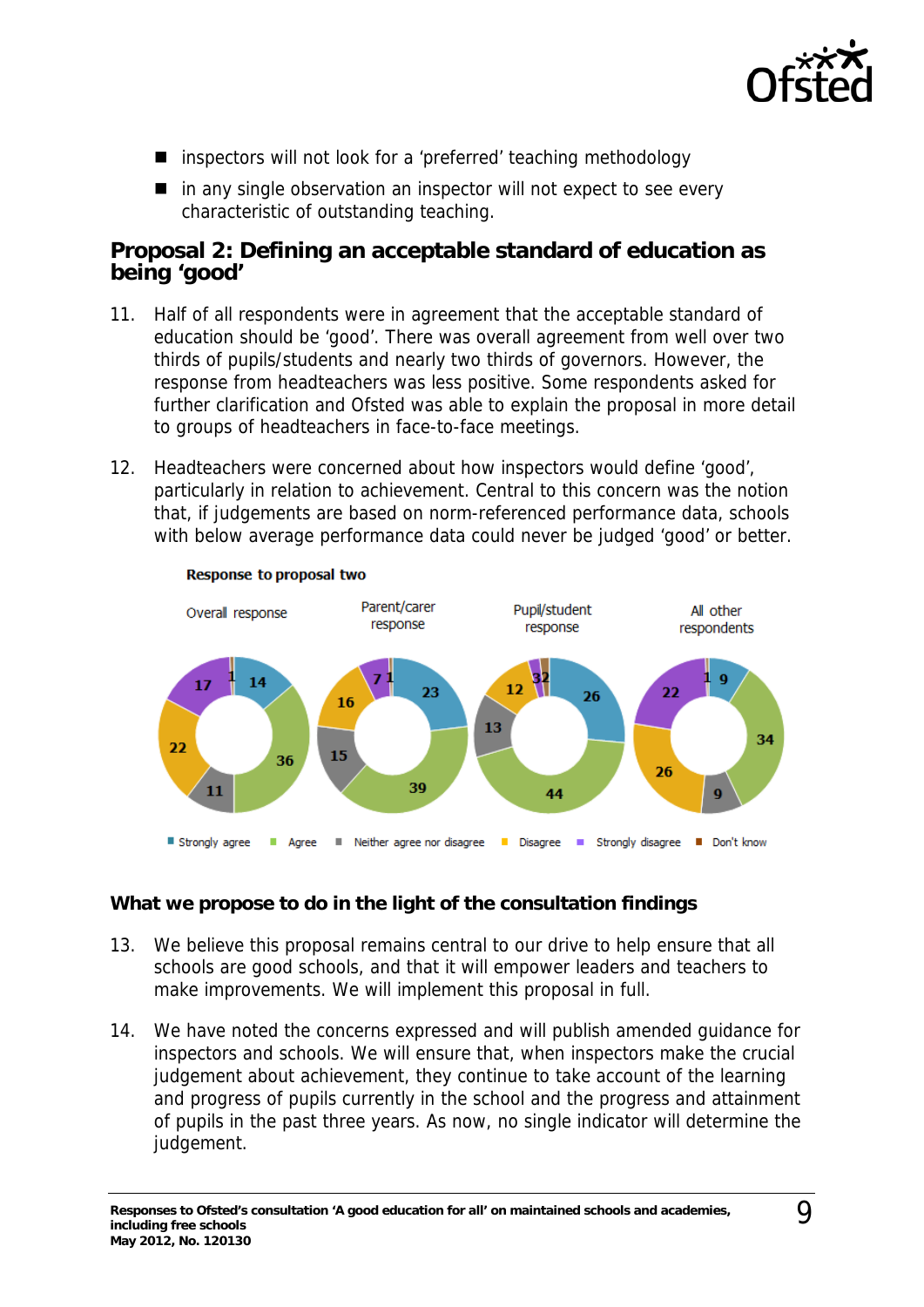

15. In addition, our grade descriptors will be clear that a school can be 'good' where pupils' attainment is below average but they are making good progress.

### **Proposal 3: Introduce a single judgement of 'requires improvement' to replace the current 'satisfactory' judgement and 'notice to improve' category**

16. Well over two thirds of pupils/students and almost two thirds of parents agreed with this proposal. Overall, headteachers who responded online were generally not in favour. Some headteachers asked for further clarification about how the proposal would work in practice, expressing concern that the new category would be too wide to sufficiently distinguish between those schools which are close to achieving grade 2 and those which are close to grade 4.



**What we propose to do in the light of the consultation findings** 

- 17. Headteachers and teachers aspire to provide a good quality of education and all parents and carers want to send their children to good or outstanding schools. Ofsted has the same aim. Our intent is not to expand the number of schools judged to be a 'school causing concern', as defined in the Education Act 2005. $^2$ It is to support schools in driving improvement. We want schools to provide nothing less than a good standard of education for all children.
- 18. We have listened to the many respondents and acknowledge schools' concerns that the category of 'requires improvement', as proposed, was wide. In response to some respondents' comments that this would not distinguish clearly enough between schools that are moving forward, and those that are not, we will ensure that reports clearly show where a 'requires improvement' school has good leadership that is bringing about sustained improvement.
- 19. We have concluded that schools that are judged to 'require improvement' will not be designated as a 'school causing concern'. They will be monitored to

10

-

<sup>&</sup>lt;sup>2</sup> Education Action 2005: http://www.legislation.gov.uk/ukpga/2005/18/contents.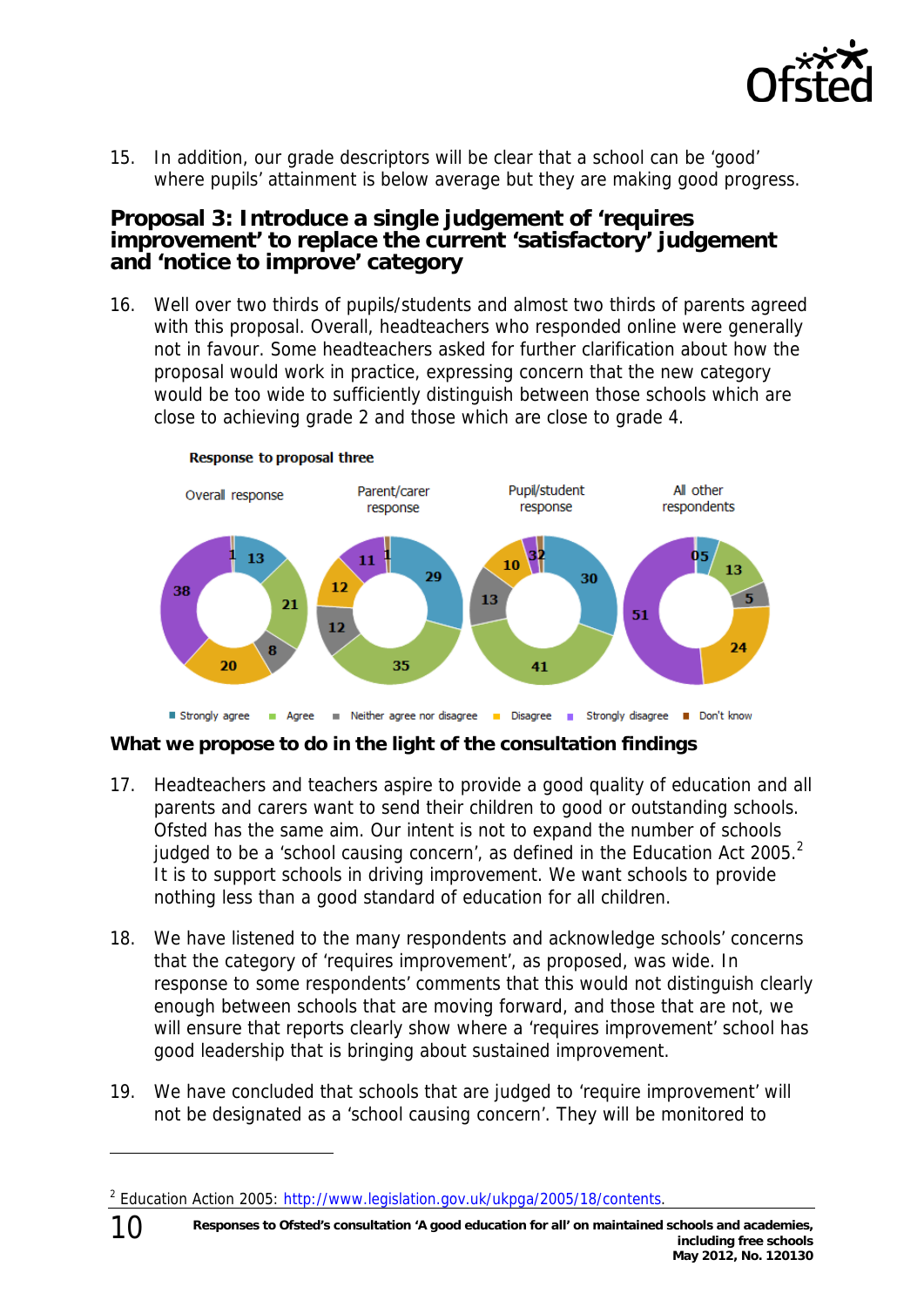

ensure that they improve. We will support their improvement and will re-inspect to ensure this happens in a reasonable time frame.

- 20. A school that has been judged to require improvement will be subject to regular monitoring and have a full section 5 re-inspection within a maximum period of two years. If at that inspection it is still judged to require improvement, there will be further monitoring and another full section 5 inspection will take place within a further two years. If at this inspection it is still not 'good', it is highly likely that it will be judged inadequate and deemed to require special measures. This will be because the school is not providing an acceptable standard of education, and the persons responsible for leading, managing or governing the school are not demonstrating the capacity to secure the necessary improvement. However, there may be exceptions to this. For example, if there is now a clear, sustained, upward trend, but the school is not yet good in all areas, inspectors may not judge the school to require 'special measures'.
- 21. Where any key aspect of a school's performance<sup>3</sup> is inadequate, the school is likely to be judged inadequate overall (grade 4) and therefore placed in a category of concern, having either 'serious weaknesses' or requiring 'special measures'.
- 22. Schools that are not yet good will be in one of three groups.

#### **'Requires improvement'**

Where any key aspect is judged to require improvement (grade 3), a school is very likely to be judged to require improvement. In these schools, leaders, managers and governors will have demonstrated the capacity to secure further improvement. A school deemed to '**require improvement**' will not be designated as a 'school causing concern', but will be subject to monitoring and re-inspection within two years to ensure that it does improve.

#### **'Serious weaknesses'**

-

Where one or more key aspects of a school's performance are judged inadequate (grade 4) but leaders, managers and governors are demonstrating the capacity to secure improvement, the school is very likely to be deemed to have '**serious weaknesses**' and to require significant improvement. 'Serious weaknesses' means that the school is a 'school causing concern', as defined in section 44 of the Education Act 2005, and replaces the current term 'notice to improve'. We think 'serious weaknesses' will make it clearer to parents that the school is inadequate but deemed capable of improvement.

 $3$  'A key aspect' of the school's performance is defined as being one of the four main judgements: achievement; quality of teaching; behaviour and safety and leadership and management.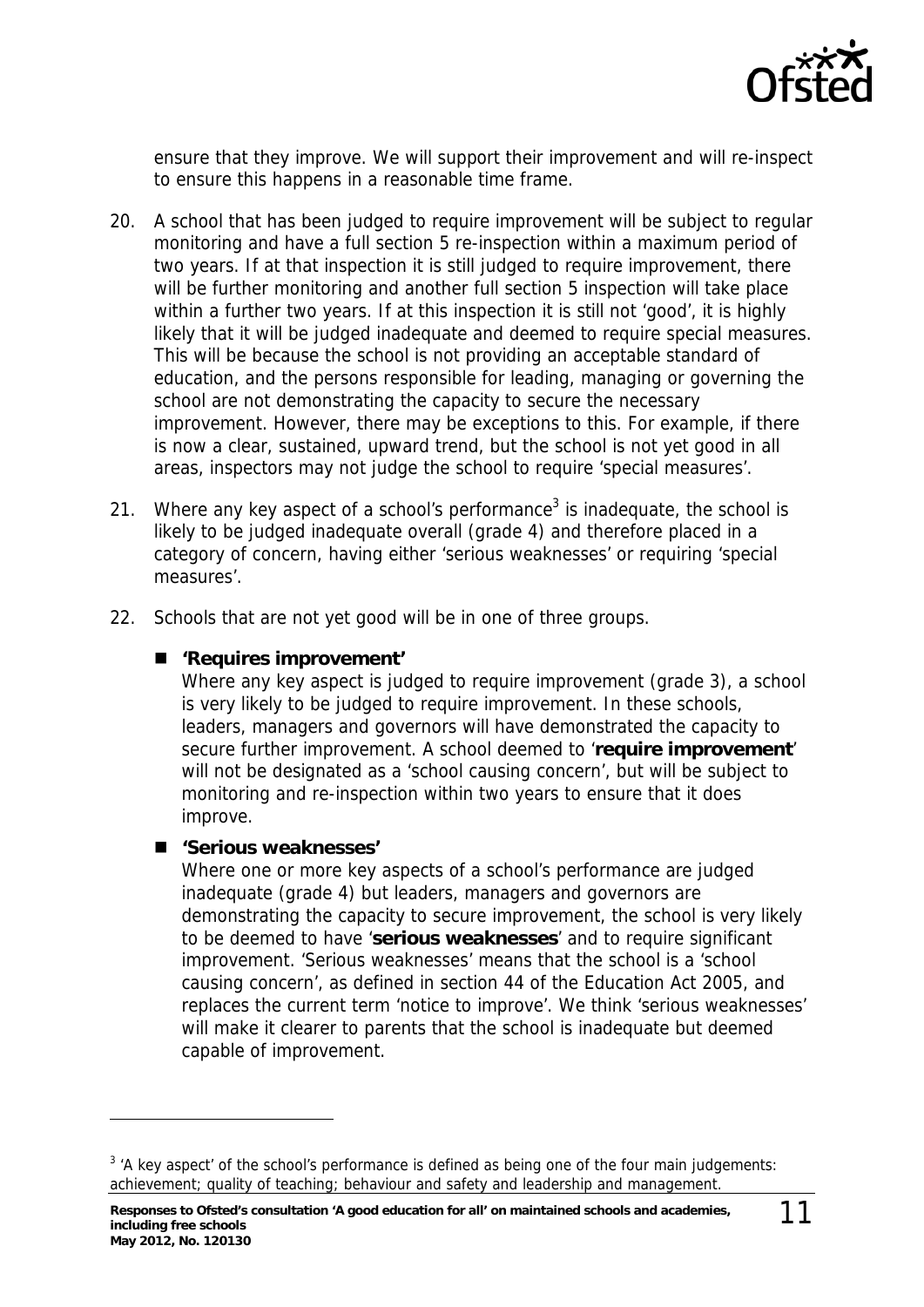

### **'Special measures'**

Schools that are not providing an acceptable standard of education and are not demonstrating capacity to improve are likely to be judged inadequate (grade 4) and to require **special measures**. Interventions for schools in special measures will remain because we know that intervention helps such schools to improve.

### **Proposal 4: Introduce earlier full re-inspection of schools judged as 'requires improvement'**

- 23. The majority of respondents supported earlier re-inspection of schools in the 'requires improvement' category. Support from pupils/students and parents/carers was very strong, with four out of five agreeing overall. The majority of school governors felt this to be the appropriate approach.
- 24. We received many suggestions about this proposal. These included conducting regular monitoring inspections, sharing best practice, giving schools more support for making improvements and time to do this. There were concerns about the proposal to deem schools previously judged to be satisfactory as 'requires improvement'. Respondents thought it was not fair to judge such schools 'retrospectively' under a new set of inspection arrangements.



# **What we propose to do in the light of the consultation findings**

25. The need for rapid and sustained improvement is of paramount importance for schools that are not yet 'good'. Ofsted's evidence demonstrates that schools can improve quickly if there is a real determination to do so. In addition, independent studies have shown the positive effect that Ofsted judgements can have on the pace of a school's improvement. We believe that earlier reinspections will add impetus and drive to improvements. They will also support and empower headteachers and senior leaders to make the necessary changes. We intend to implement this proposal with the following amendments that we believe will mitigate concerns raised.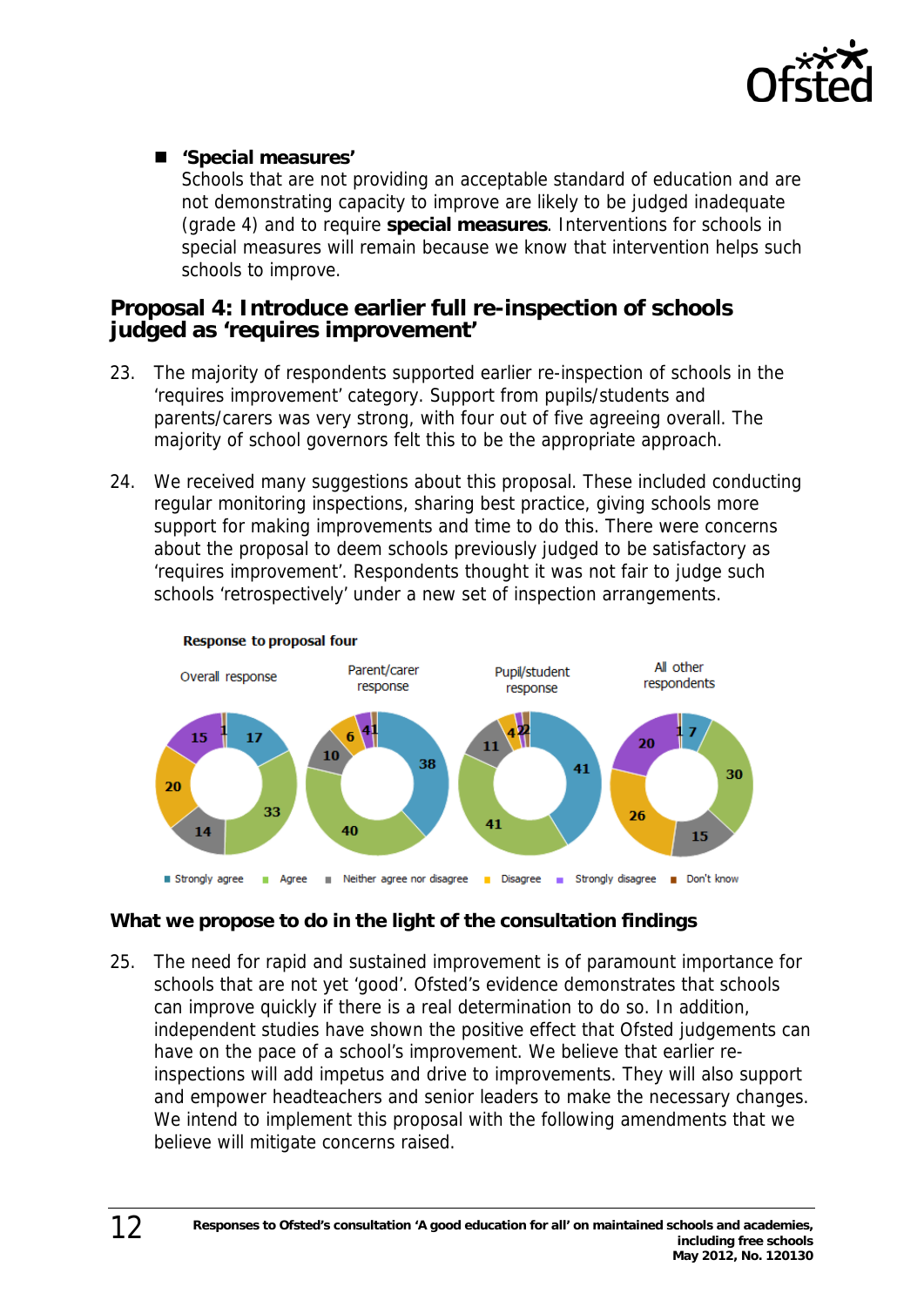

- 26. We recognise that the circumstances of individual schools vary and that some schools will become good schools more quickly than others. Consequently, we have extended the timescale for the re-inspection of schools judged to 'require improvement' to up to two years. The exact time between inspections will vary from school to school and depend on a school's circumstances. For example, some schools will be inspected within 18 months (or earlier if there are concerns) and others within two years. Between inspections, we will help schools by providing closer monitoring and support.
- 27. Schools that are judged to be inadequate because they have 'serious weaknesses' and require significant improvement will be re-inspected within 18 months. All inadequate schools placed in special measures will continue to receive regular monitoring visits.
- 28. Schools judged 'satisfactory' before the end of August 2012 will not be considered retrospectively as 'requires improvement'. These schools are likely to be inspected again by the end of the academic year 2013/14.
- 29. Schools with a 'notice to improve' at the end of August 2012 will already be inadequate and in a formal category of concern. These schools will be inspected within 18 months of their last section 5 inspection.

#### **Proposal 5: Introduce a protocol that limits the number of times a school can be judged as 'requires improvement' to two consecutive inspections before it is judged 'inadequate' and deemed to require 'special measures'**

- 30. As with other proposals, this received highly positive response ratings from pupils/students and parents/carers and was supported by the majority of governors. However, headteachers and teachers who responded online disagreed overall with the proposal.
- 31. Concern was expressed about whether there would be sufficient time for a school that was in a category of concern or judged to be 'satisfactory' to improve and become 'good' within the timescale proposed. In addition, headteachers who responded online were worried that a 'trigger' or protocol that would automatically lead to a school being placed in special measures would not take account of the individual circumstances that may apply to a school.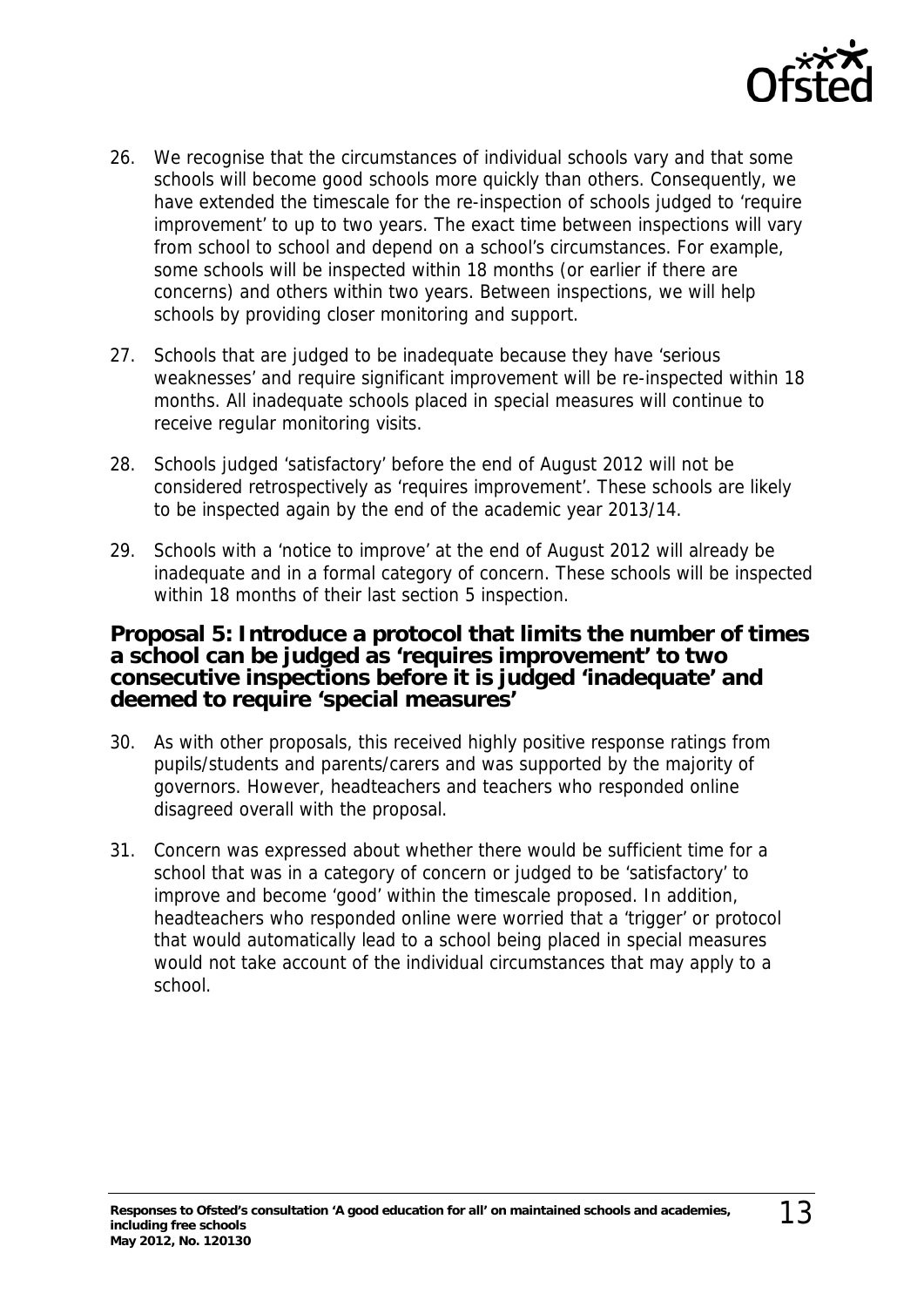



**What we propose to do in the light of the consultation findings** 

- 32. As previously explained on page 5 and in paragraph 20, a school which has been judged to require improvement will be subject to regular monitoring and further re-inspection. If it is judged to require improvement at two consecutive inspections and at the third is still not good, it is likely that it will be deemed to require special measures. However, if inspectors judge that at the time of the third inspection there is a strong upward trajectory but the school is not yet good, further time may be given to the leaders and managers to secure improvement. Under such circumstances, the school would not be placed in 'special measures'.
- 33. If, during any inspection, inspectors consider that a school is failing to provide its pupils with an acceptable standard of education and those responsible for leading, managing or governing the school are not demonstrating the capacity to secure the necessary improvement, the school will be judged inadequate and requiring 'special measures'.

# **Proposal 6: Undertake inspections without notice**

- 34. There was strong approval from over three quarters of parents/carers and pupils/students to this proposal, but it was not popular with headteachers and teachers. Much of the concern related to practicalities rather than a fundamental disagreement with the premise of the policy. Concerns were raised about logistical arrangements and the availability of key school personnel, particularly the headteacher, at the start of the inspection.
- 35. Headteachers generally believed that they should be present at their school's inspection because they play an important part in the inspection process. Those we spoke to asked for short notice of inspection, so that they could ensure inspectors have access to the full range of evidence as well as the pupils, staff, governors and parents that they need to talk with.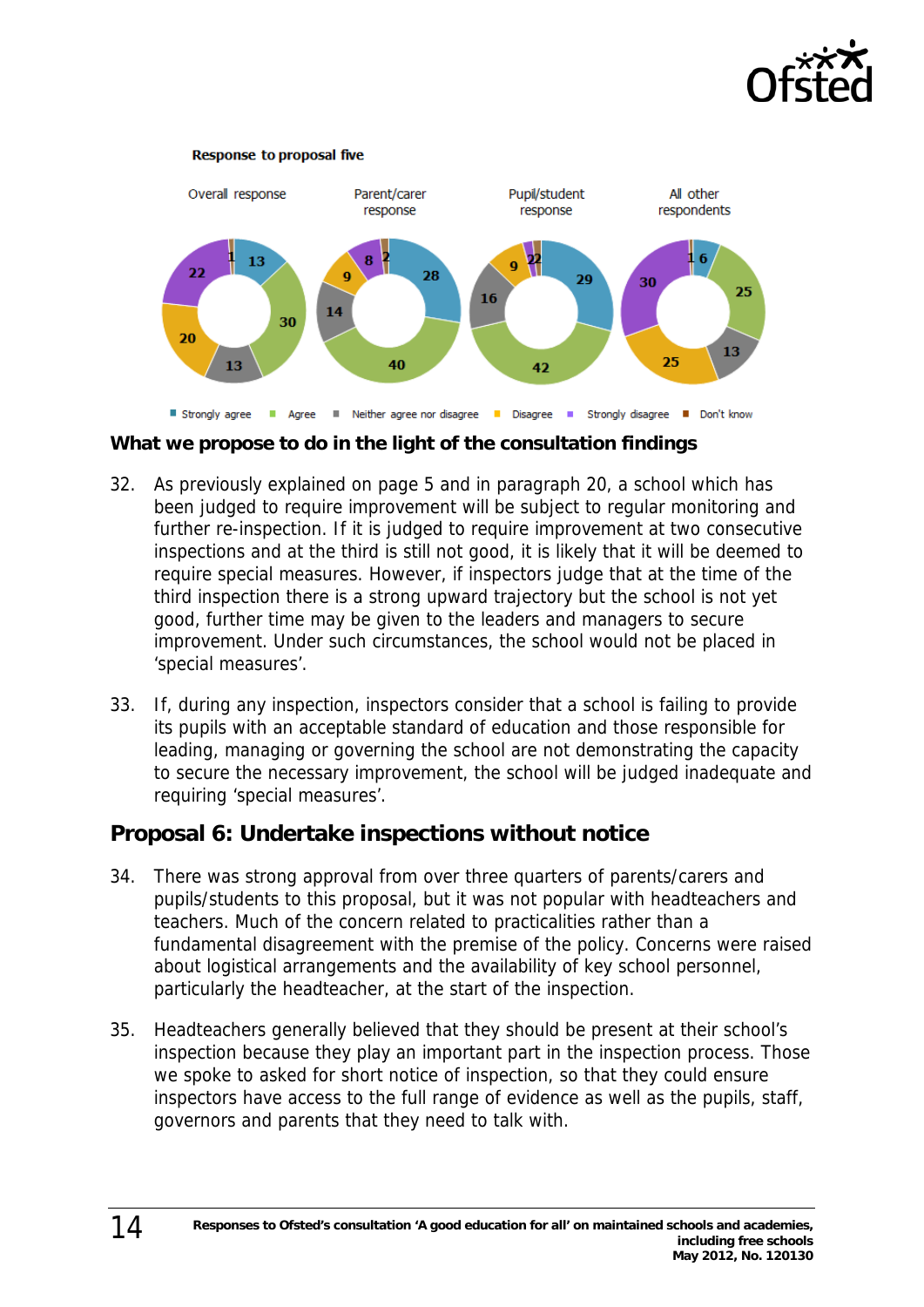



- 36. We believe that unannounced inspections provide inspectors with the best opportunity to see classroom practice as it is, day in, day out, for pupils and students and that they reduce anxiety for staff in the period immediately before an inspection. However, we recognise the practical issues associated with 'no notice'. These include difficulties in rearranging commitments for headteachers who are supporting other schools, difficulties faced by governors in arranging to meet inspectors and the reduced opportunity for schools to encourage parents/carers to record their views on Parent View and fully engage with the inspection.
- 37. We have given a great deal of consideration to the views expressed in the consultation and have decided to go for very short notice. Lead inspectors will contact the school by telephone during the afternoon of the working day prior to the start of the inspection.
- 38. We believe that providing short notice will enable Ofsted to reduce the anxiety that can occur in the lead-up to inspection, while resolving many of the operational difficulties cited by headteachers and teachers that may arise with a no-notice approach. This will allow the headteacher and senior leaders to continue to play a full part in the inspection and provide a short period of time for them to make the necessary arrangements for meetings with key staff and governors. This is a reduction on the present notice period of up to 48 hours, and so goes some considerable way to meeting the wishes of parents/carers and pupils. We believe these revised arrangements will ensure that inspectors see schools as they normally are. This was a key concern for parents and one shared by Ofsted.
- 39. This approach also enables schools to notify parents and carers of pupils registered at the school that the inspection will be taking place before it begins. Schools will have time to ask parents and carers to feed back to inspectors their views about the school.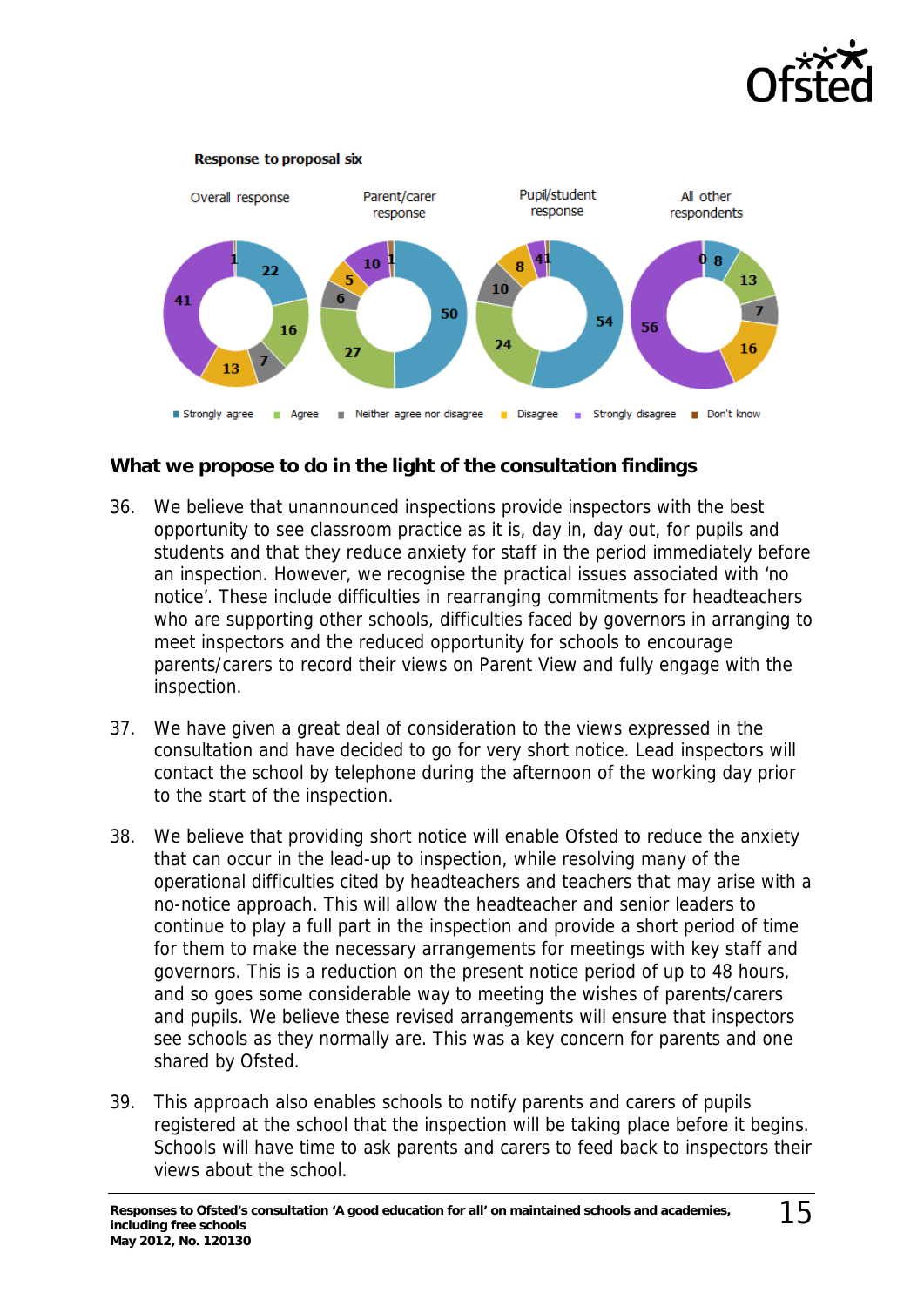

- 40. The amendments to the implementation of this proposal do not change Her Majesty's Chief Inspector's right to carry out completely unannounced inspections of any school at any time at his discretion. Some of the monitoring visits to schools in special measures will continue to be conducted without notice.
- 41. Ofsted will monitor the implementation of short notice visits from September 2012 and will review the notice periods for inspections in April 2013.

### **Proposal 7: Request the school provide anonymised information of the outcomes of the most recent performance management of all teachers**

42. This proposal received a positive response from more than two thirds of parents/carers and the majority of pupils/students. Half of governors were also in favour overall. Just over half of teachers who responded online disagreed overall and raised concerns about the confidential nature of the performance management process. The headteachers we spoke with did not generally share such concerns.



#### **Response to proposal seven**

- 43. Information about performance management and how it is used to develop, support and challenge individual staff members' professional practice provides crucial evidence about how a school is using its arrangements to improve and reward teaching quality. We find that many schools are keen to explain the key role that senior staff and governors play in holding the school, and members of staff, to account. We intend to implement this proposal in full.
- 44. Inspectors will evaluate the robustness of performance management arrangements, and consider whether there is a correlation between the quality of teaching in a school and the salary progression of the school's teachers.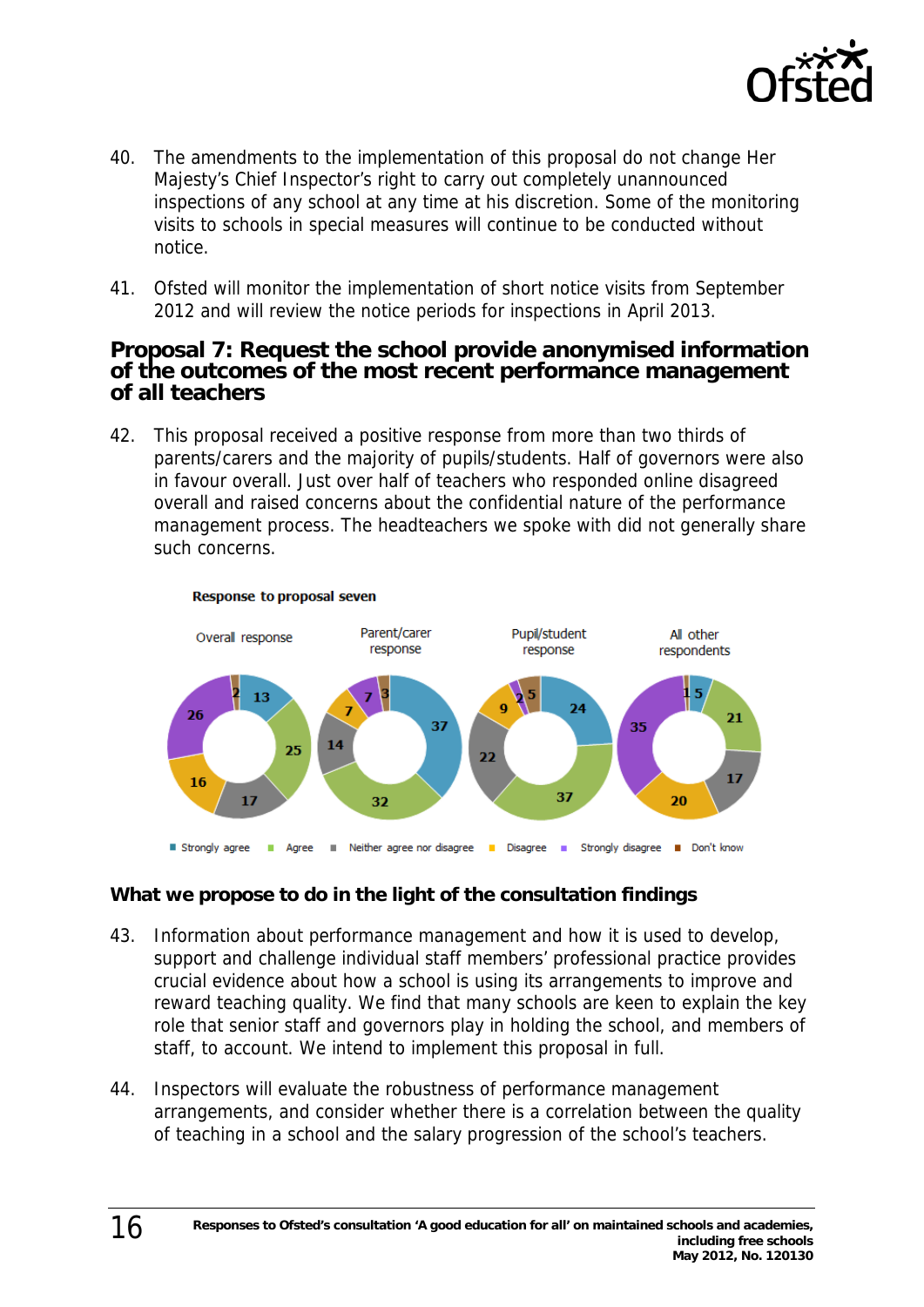

45. We recognise the concerns raised by teachers about anonymity and will ensure that inspectors continue to use any sensitive information in the strictest confidence. We will take the necessary steps to ensure that no individual teacher is identified so that confidential information is not revealed. Inspectors will not receive any performance management information in advance of the inspection nor remove any from the school site. In addition, they will ensure that confidential data are not recorded. The guidance for inspectors will have a specific section on performance management that will set out lines of enquiry.

# **Conclusion**

46. We believe the changes that are explained will help to ensure that many more children and young people have the best education possible and can play a full and active part in the future of our country.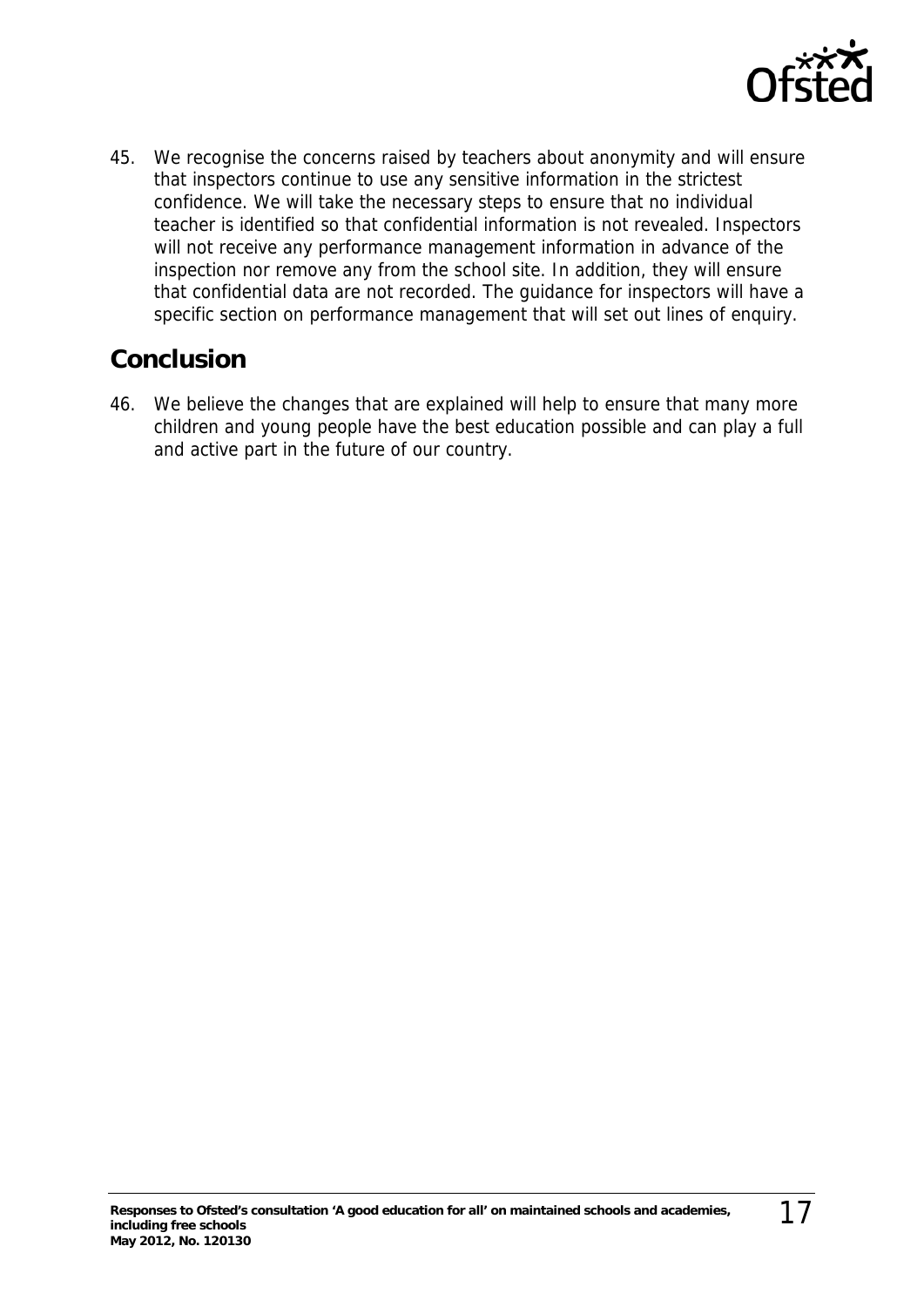

# **Annex A: Survey methodology**

Table 1 reflects the respondent types and the numbers of respondents from within each type. In line with Ofsted's policy we have not included proportions in the analysis for those groups whose overall return was lower than 100. Not every respondent has responded to all the questions in the consultation. Where proportions of responses to specific questions are used in the analysis (for instance, the proportion of headteachers responding positively to a question), these relate to the totals responding to the specific question, not to the consultation overall.

| Table 1. Type of respondent                                               |       |
|---------------------------------------------------------------------------|-------|
| Governor                                                                  | 290   |
| Headteacher (including equivalents like principal and acting headteacher) | 1,486 |
| Local gov rep                                                             | 32    |
| Other                                                                     | 136   |
| Other school staff                                                        | 175   |
| Other service provider                                                    | 16    |
| Parent/carer (including parents' panels)                                  | 988   |
| Prefer not to say                                                         | 142   |
| Pupil/student (including youth panels)                                    | 865   |
| Teacher                                                                   | 1,286 |

Table 2 below shows that the majority of respondents to the consultation represent the 'schools sector' – headteachers, teachers, governors and other school staff. It is worth noting that parents/carers and pupils/students represented two in five of all respondents. A few respondents did not select a respondent type of any kind. These have been added to the prefer not to say 'category. Respondents to the online consultation who did not select a category but did enter information in the adjacent column (seeking clarification on one's status or role) have been entered as 'other'.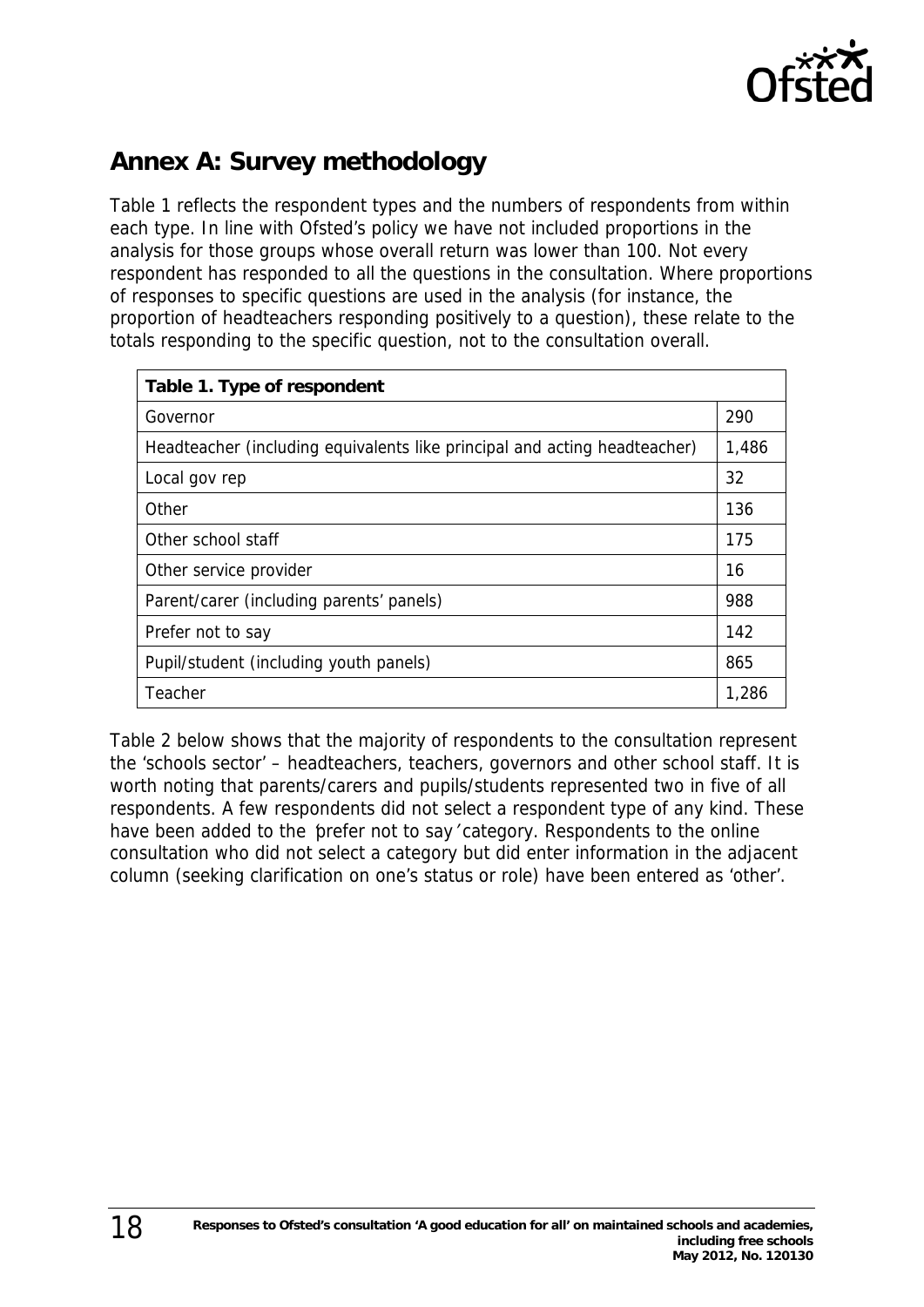